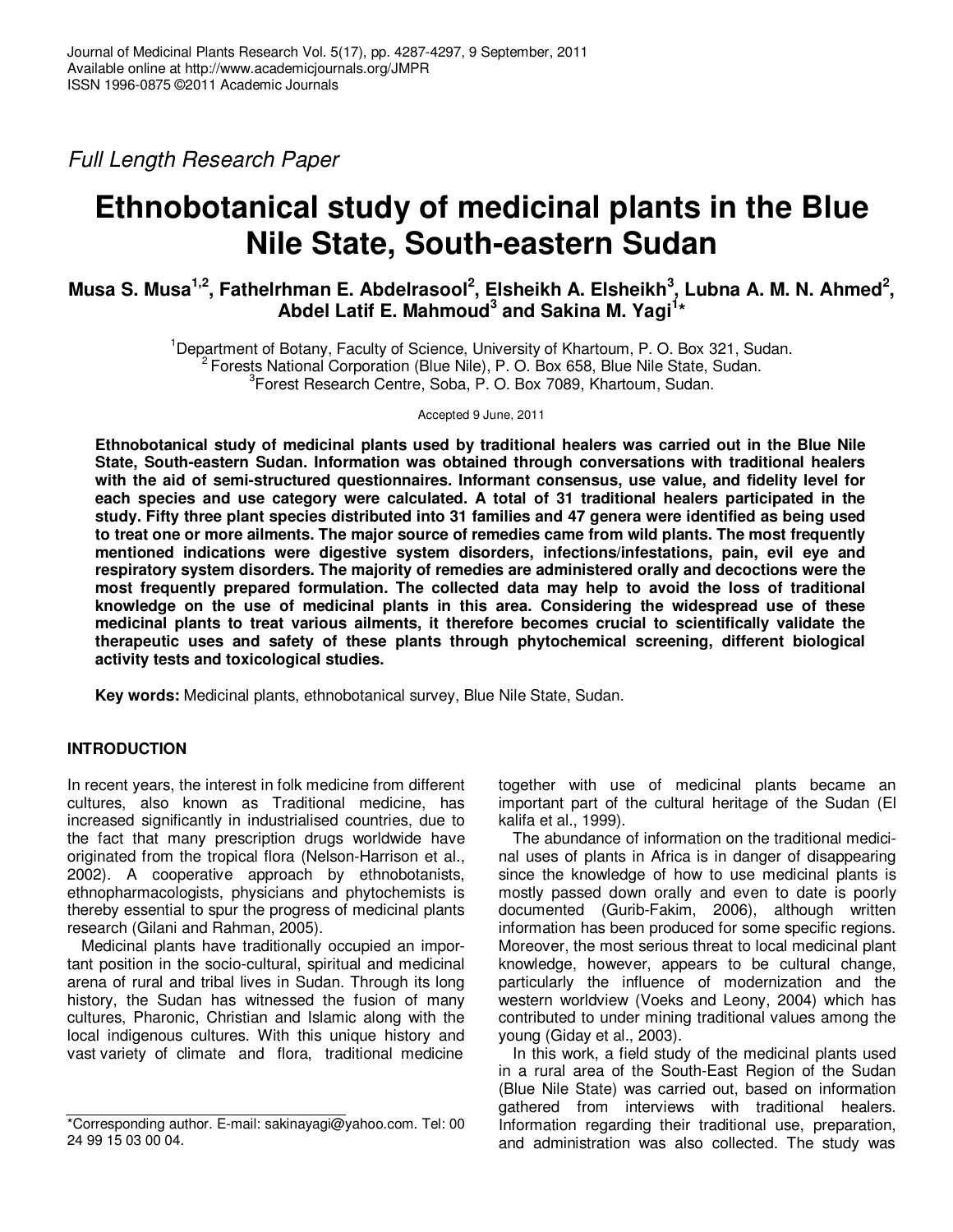

**Figure 1.** Map of the Blue Nile State showing study area.

carried out with the aim of preserving knowledge about the local use of medicinal plants in this area of the country, and provides preliminary information aimed at a more detailed investigation on the bioactive molecules.

#### **METHODS**

#### **Study area and socio-economic setting**

The study took place in Baw, Damazin and Roseiris communes, three rural areas located in the Blue Nile State in the South-Eastern of the Sudan (Figure 1). The study area lies in the savanna region between latitudes 10° and 12° 05´N and longitudes 3° and 3°E. The rainy season starts earlier in June and ends in September. The temperature ranges between 20 to 25°C during winter and between 32 to 40°C during summer.

Blue Nile State with an estimated area of 8,500.000 square kilometres, is considered to be one of the richest States in terms of the various economic resources, 80% of its land is arable and fertile. Mechanized agriculture prevails there together with traditional farming for crop production. The State is rich also in animal and forestry resources. Based on figures from the CSA

(2009), the Blue Nile State has an estimated population of 842, 187. They form a social fabric made up of Arab tribes together with Fellata, Hausa, Barno and several local tribes, The various tribes are restricted to the following groups: (1) The Local tribal groups; (2) The Arab tribal groups; 3- The Western Sudan tribal groups and 4- The Southern Sudan tribal groups. The Ingessena tribe (group 1) represents one of the largest tribe in respect of population. It is an ancient original local Negroid tribe. Their capital is Baw. They speak Fung dialect. The rate of literacy is quite low until now. They were pagan but some of them had embraced Islam. They practice agriculture and animal rearing. The Fellata and Hausa tribes (group 3) come from western Africa, settled for sometime in Western Sudan then moved eastwards and settled on the Blue Nile banks in this region for about a hundred years. Their main villages include Roseiris, and Damazin. The Fellata are mostly farmers, nomads and government office workers due to their relatively high rate of literacy. The Hausa work in farming and fishing due to their low literacy rate. The two tribes are Muslims (Gadermary, 2006).

#### **Data collection methods**

Ethnobotanical data were collected during two different field trips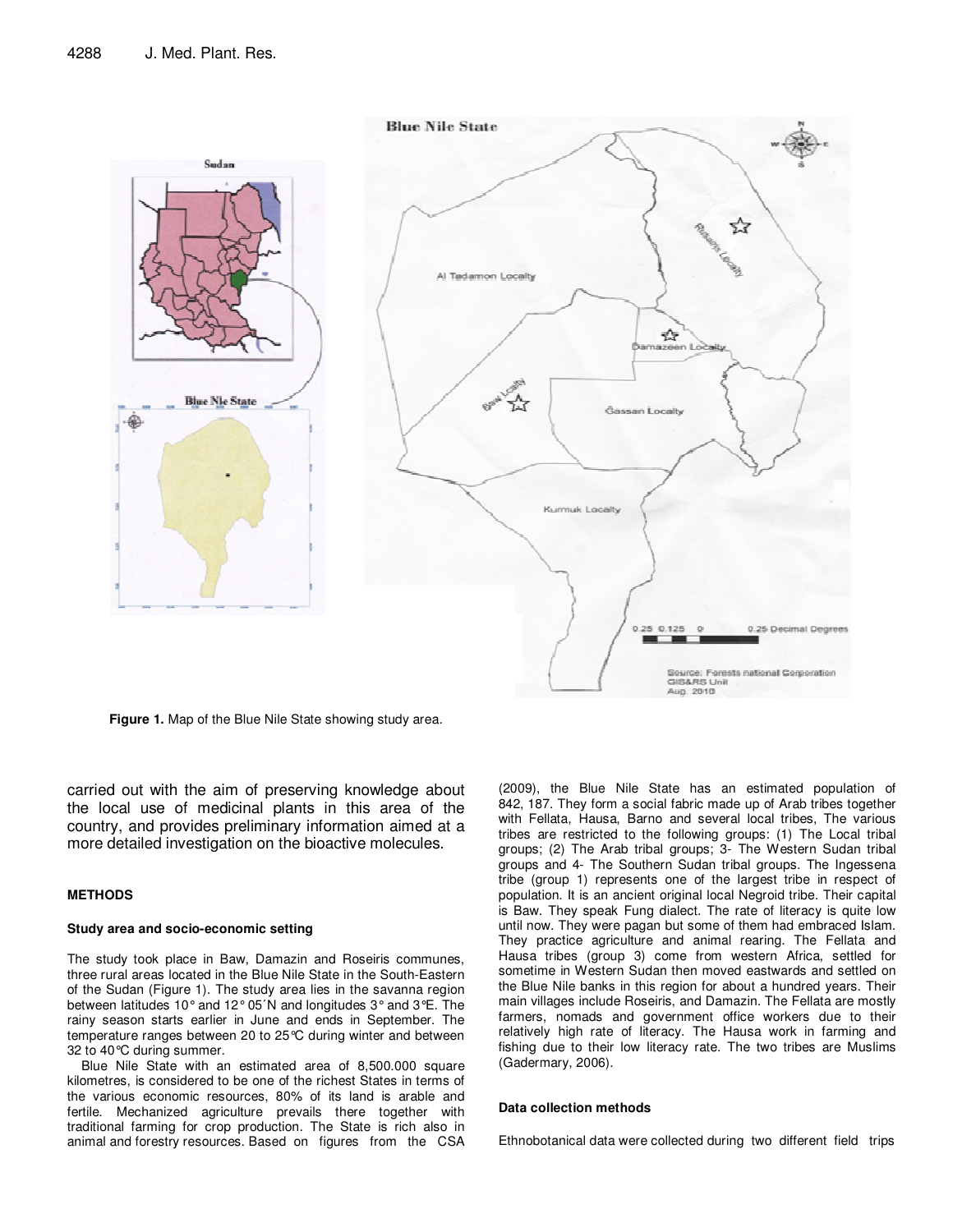(August/2008 and January/2009) based on semi- structured interviews. A total of 31 traditional healers between the ages of 25 and 76 were involved from the three studies areas and were interviewed independently to avoid others influence. The questionnaire was designed to collect data on (i) local names of the plants, (ii) ailments treated by the plant (iii) plant parts used, (iv) condition of the plant material (dried or fresh) and (v) modes of preparation and administration. Some social factors like the name, age, occupation and education level of the interviewed person were also recorded. Also, the geographic locality and date of the interview were recorded. Plant specimens were collected for taxonomic identification using keys of written floras such as Broun and Massey (1929), Andrews (1948, 1952, 1952 and 1956), Ross (1975), Hutchinson and Dalziel (1968), Maydell (1990) and Elamin (1990). Voucher specimens were deposited at the Herbarium of Soba Forest Research Centre.

#### **Data analysis**

#### **Use categories**

The medicinal plant uses were classified into categories following the standard developed by Cook (1995). Each time a plant was mentioned as "used" was considered as one "use-report." If one informant used a plant to treat more than one disease in the same category, it was considered as a single use-report (Treyvaud et al., 2005).

#### **Informant consensus factor (ICF)**

To test homogeneity of knowledge, the informant consensus factor was used (Trotter and Logan, 1986):

$$
ICF = \frac{N_{ur} - N_t}{(N_{ur} - 1)}
$$

where N<sub>ur</sub> refers to the number of use-reports for a particular use category and  $N_t$  refers to the number of taxa used for a particular use category by all informants. ICF values are low (near 0) if plants are chosen randomly or if there is no exchange of information about their use among informants, and approach one (1) when there is a well-defined selection criterion in the community and/or if information is exchanged between informants (Gazzaneo et al., 2005).

#### **Use value**

The relative importance was calculated employing the use value (Phillips et al., 1994), a quantitative measure for the relative importance of species known locally:

$$
UV = \frac{\sum U_i}{n}
$$

where  $U_i$  is the number of use-reports cited by each informant for a

given species and n refers to the total number of informants. Use values are high when there are many use-reports for a plant, implying that the plant is important, and approach zero (0) when

there are few reports related to its use. The use value, however, does not distinguish whether a plant is used for single or multiple purposes.

#### **Fidelity level (FL)**

Because many plant species may be used in the same use category, it is interesting to determine the most preferred species used in treatment of particular ailment, which can be done with the FL of Friedman et al. (1986):

$$
FL(\%)=\frac{N_p}{N} \times 100
$$

where  $N_p$  is the number of use-reports cited for a given species for a particular ailment and N is the total number of use-reports cited for any given species. High FLs (near 100%) are obtained for plants for which almost all use reports refer to the same way of using it, whereas low FLs are obtained for plants that are used for many different purposes.

#### **RESULTS AND DISCUSSION**

#### **Distribution and diversity of medicinal plants in the study area**

A total of 53 medicinal plants, which belong to 31 families and 47 genera were recorded in the study area. The results gathered during the survey are summarized in Table 1, which provide the following information for each species: scientific name, botanical family, local common name, use value, plant habitat, plant part used, disease treated and route of administration. The most represented families are Fabaceae and Caesalpiniaceae with 6 species each followed by Mimosaceae (5 species), Anacardiaceae (3 species), Bignoniaceae, Capparaceae, Combretaceae and Meliaceae, Moraceae and Sterculiaceae were represented with two species each. Other families were represented with one species each.

#### **Plant use values, informant consensus factor and fidelity level**

The most commonly used species is Acacia oerfota with a use value of 1.20, followed by Tamarindus indica, Cassia arereh and Ziziphus spina-christi which have use values from 1.07 to 1.00. The most rarely used plants are Senna singueana (use value 0.10), Senna occidentalis (use value 0.13) and Strychnos innocua (use value 0.13) (Table 1). The use categories with most use-reports are the categories of plants used for digestive system disorders (185 use-reports, 30 species), infections/ infestations (88 use-reports, 22 species), pain(38 usereports, 6 species), evil eye (34 use-reports, 4 species) and respiratory system disorders (28 use-reports, 4 species) and these use categories all had a high degree of consensus with ICF values greater than 0.75. The highest degrees of consensus (ICF =  $0.91$ ,  $0.89$  and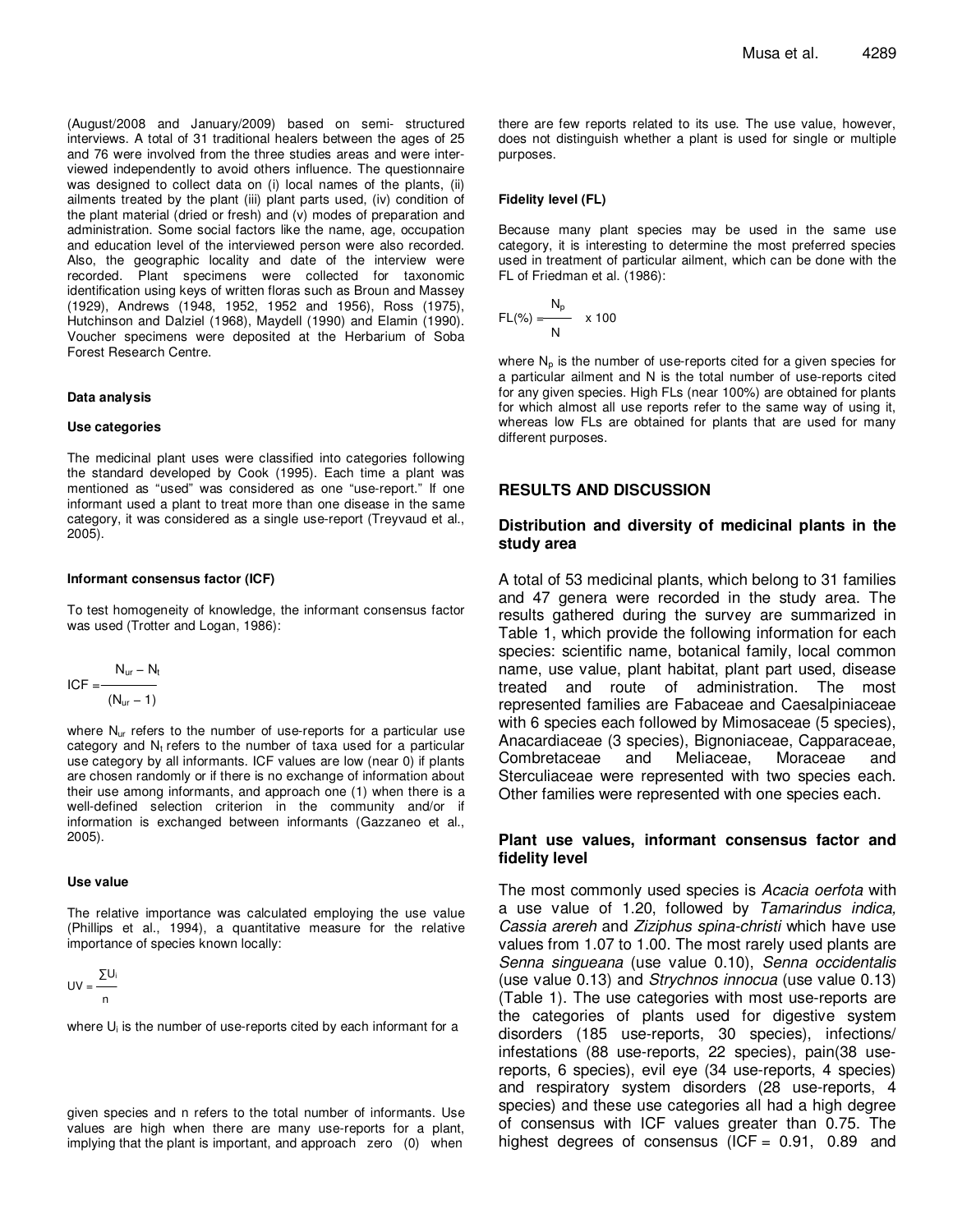# 4290 J. Med. Plant. Res.

**Table 1.** Ethnomedicinal plants used in the Blue Nile State, Sudan.

| <b>Plant species/ Family</b>                                                                | Vernacular name   | Use value |             | <b>Habitat Part used</b> | Preparation                                | <b>Ailment treated</b>                                      | Route of administration                                                             |
|---------------------------------------------------------------------------------------------|-------------------|-----------|-------------|--------------------------|--------------------------------------------|-------------------------------------------------------------|-------------------------------------------------------------------------------------|
| Abutilon ramosum (Cav.) Guill. and Perr. (Malvaceae)                                        | Fofo              | 0.68      | Herb        | Roots                    | Maceration                                 | Stomach ache                                                | Oral (potions)                                                                      |
| Acacia nilotica (L.) Willd. Ex Delile (Mimosaceae)                                          | Sunut             | 0.97      | Tree        | Fruits                   | Maceration<br>Powder<br>Smoke              | Malaria<br><b>Furuncles</b><br>Phlematic cough              | Oral (potions)<br>External (liniment/poultices)<br>External (inhalation)            |
| Acacia oerfota (Forsk) Schweinf. (Mimosaceae)                                               | Laot              | 1.20      | Shrub       | Roots                    | Paste<br>Smoke<br>Decoction                | Teeth ache<br>Headache<br>Snake bite                        | External (filling tooth cavity)<br>External (inhalation)<br>Oral (potions)          |
| Acacia polyacantha Wild subsp<br>campylacantha (Hochst. ex A. Rich.) Brenan<br>(Mimosaceae) | Kakamoat          | 0.87      | Tree        | <b>Stem</b><br>Stem bark | Smoke<br>Infusion<br>Infusion<br>Decoction | Rheumatic pain<br>Dysentry<br>Sexual debility<br>Haemorrage | External (liniment/poultices)<br>Oral (potions)<br>Oral (potions)<br>Oral (potions) |
| Acacia senegal (L.) Willd (Mimosaceae)                                                      | Hashab            | 0.57      | Tree        | Gum                      | Powder                                     | Kidney problems                                             | Oral (potions)                                                                      |
| Acacia seyal Del. var. seyal (Mimosaceae)                                                   | Talh              | 0.60      | <b>Tree</b> | Stem bark                | Decoction<br>Decoction                     | Diarrhea<br>Dysentry                                        | Oral (potions)<br>Oral (potions)                                                    |
| Adansonia digitata L. (Bombacaceae)                                                         | Tabaldi           | 0.97      | Tree        | Fruits                   | Decoction<br>Decoction<br>Decoction        | Diarrhea<br><b>Dysentry</b><br>Malaria                      | Oral (potions)<br>Oral (potions)<br>Oral (potions)                                  |
| Anogeissus leiocarpus (DC.) Guill. & Perr.<br>(Combretaceae)                                | Sahab             | 0.67      | Tree        | Stem bark Decoction      | Decoction<br>Decoction                     | Cough<br><b>Dysentry</b><br>Giardiasis                      | Oral (potions)<br>Oral (potions)<br>Oral (potions)                                  |
| Aristolochia bracteata Retz. (Aristolochiaceae)                                             | <b>Umm Galagl</b> | 0.82      | Herb        | Roots                    | Maceration                                 | Malaria                                                     | Oral (potions)                                                                      |
| Azadirachta indica A. Juss. (Meliaceae)                                                     | Neem              | 0.80      | Tree        | Leaves                   | Infusion<br>Infusion<br>Decoction          | Malaria<br>Fever<br>Jaundice                                | Oral (potions)<br>Oral (potions)<br>Oral (potions)                                  |
| Balanites aegyptiaca (L.) Delile (Zygophyllaceae)                                           | Heglig            | 0.83      | Tree        | <b>Fruits</b>            | Maceration<br>Maceration                   | Worms expulsion<br><b>Diabetes</b>                          | Oral (potions)<br>Oral (potions)                                                    |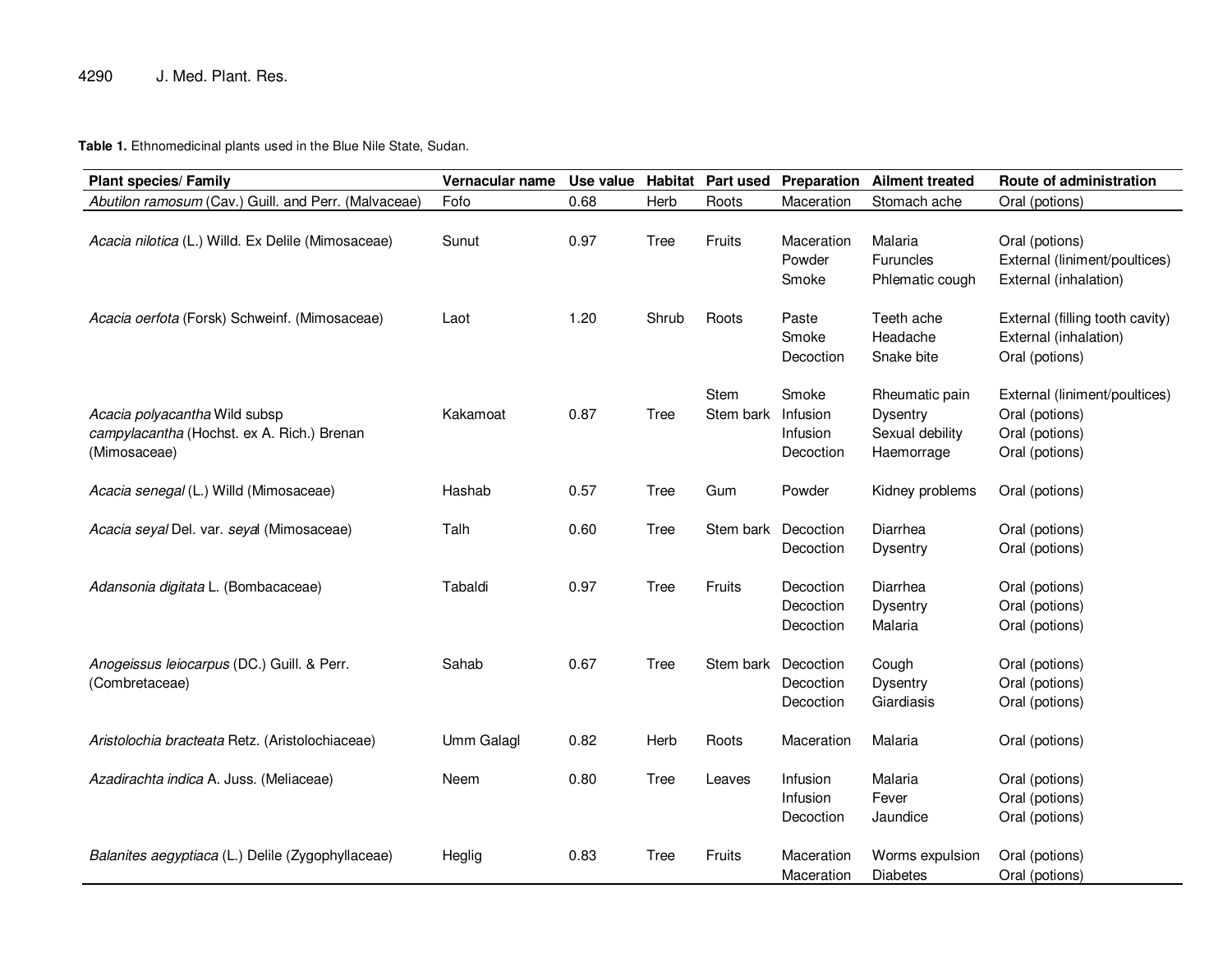## **Table 1. Contd.**

| Bauhinia rufescens Lam. (Caesalpiniaceae)                                                | Kulkul              | 0.57         | Shrub               | Leaves                                                      | Powder                                                 | <b>Dysentry</b>                                                        | Oral (potions in youghrt)                                                                                       |
|------------------------------------------------------------------------------------------|---------------------|--------------|---------------------|-------------------------------------------------------------|--------------------------------------------------------|------------------------------------------------------------------------|-----------------------------------------------------------------------------------------------------------------|
|                                                                                          |                     |              |                     |                                                             |                                                        |                                                                        |                                                                                                                 |
| Boscia senegalensis Per. (Capparaceae)                                                   | Mukheit             | 0.47         | Shrub               | Leaves                                                      | Paste                                                  | Rheumatic pain                                                         | External (liniment/poultices)                                                                                   |
| Caill.)<br>Boswellia papyrifera<br>(Delile<br>Hochst.<br>ex<br>(Burseraceae)             | Tarag Tarag         | 0.77         | Tree                | Stem bark                                                   | Powder<br>Decoction<br>Decoction                       | <b>Balharsia</b><br>Diarrhea<br><b>Dysentry</b>                        | Oral (potions)<br>Oral (potions)<br>Oral (potions)                                                              |
| Carissa edulis (Forssk.) Vahl (Apocynaceae)                                              | Golo                | 0.79         | Shrub               | Roots                                                       | Maceration                                             | Treating rashes                                                        | Oral (potions)                                                                                                  |
| Cassia arereh Del. (Caesalpiniaceae)                                                     | Gaga                | 1.00         | Tree                | Roots<br>Stem bark                                          | Decoction<br>Decoction<br>Decoction<br>Smoke           | Stomach ache<br>Diarrhea<br>Malaria<br>Evil eye                        | Oral (potions)<br>Oral (potions)<br>Oral (potions)<br>External (inhalation)                                     |
| Celosia trigyna L. (Amaranthaceae)                                                       | Mugum               | 0.70         | Herb                | Leaves                                                      | Maceration                                             | Giardiasis                                                             | Oral (potions)                                                                                                  |
| Cissus quadrangularis L. (Vitaceae)                                                      | Salala              | 0.50         | Herb                | Stem                                                        | Poultice<br>Smoke                                      | Acne<br>Evil eye                                                       | External (liniment/poultices)<br>External (inhalation)                                                          |
| Clematis hirsuta Guill. & Perr. (Ranunculaceae)                                          | Fer                 | 0.73         | Herb                | Whole plant                                                 | Maceration                                             | Kidney problems                                                        | Oral (potions)                                                                                                  |
| Clitoria ternatea L. (Fabaceae)                                                          | Sum                 | 0.69         | Shrub               | Whole<br>plant                                              | Maceration                                             | Constipation                                                           | Oral (potions)                                                                                                  |
| Cynanchum acutum L. (Asclepiadaceae)<br>Dalbergia melanoxylon Guill. Et Perr. (Fabaceae) | Irg Eldem<br>Abanus | 0.80<br>0.43 | Herb<br><b>Tree</b> | Roots<br>Roots                                              | Maceration<br>Infusion                                 | <b>Balharsia</b><br>Stomach ache                                       | Oral (potions)<br>Oral (potions)                                                                                |
| Dichrostachys cinerea (L) Wight et Arn. (Fabaceae)                                       | Kadad               | 0.53         | <b>Tree</b>         | Roots/ Leaves<br>Leaves<br>Leaves<br>Roots<br>Roots/ Leaves | Decoction<br>Decoction<br>Decoction<br>Paste<br>Powder | Stomach ache<br>diarrhea.<br>Jaundice<br>Teeth ache<br>Sexual debility | Oral (potions)<br>Oral (potions)<br>Oral (potions)<br>External (filling tooth cavity)<br>Oral (potions in milk) |
| Erythrina abyssinica Lam. Ex DC. (Fabaceae)                                              | Hab El Arous        | 0.60         | <b>Tree</b>         | Stem bark<br>Seeds                                          | Decoction<br>Powder<br>Decoction                       | Jaundice<br>Rheumatic pain<br>Eye infection                            | Oral (potions)<br>External (liniment/poultices)<br>External (wash)                                              |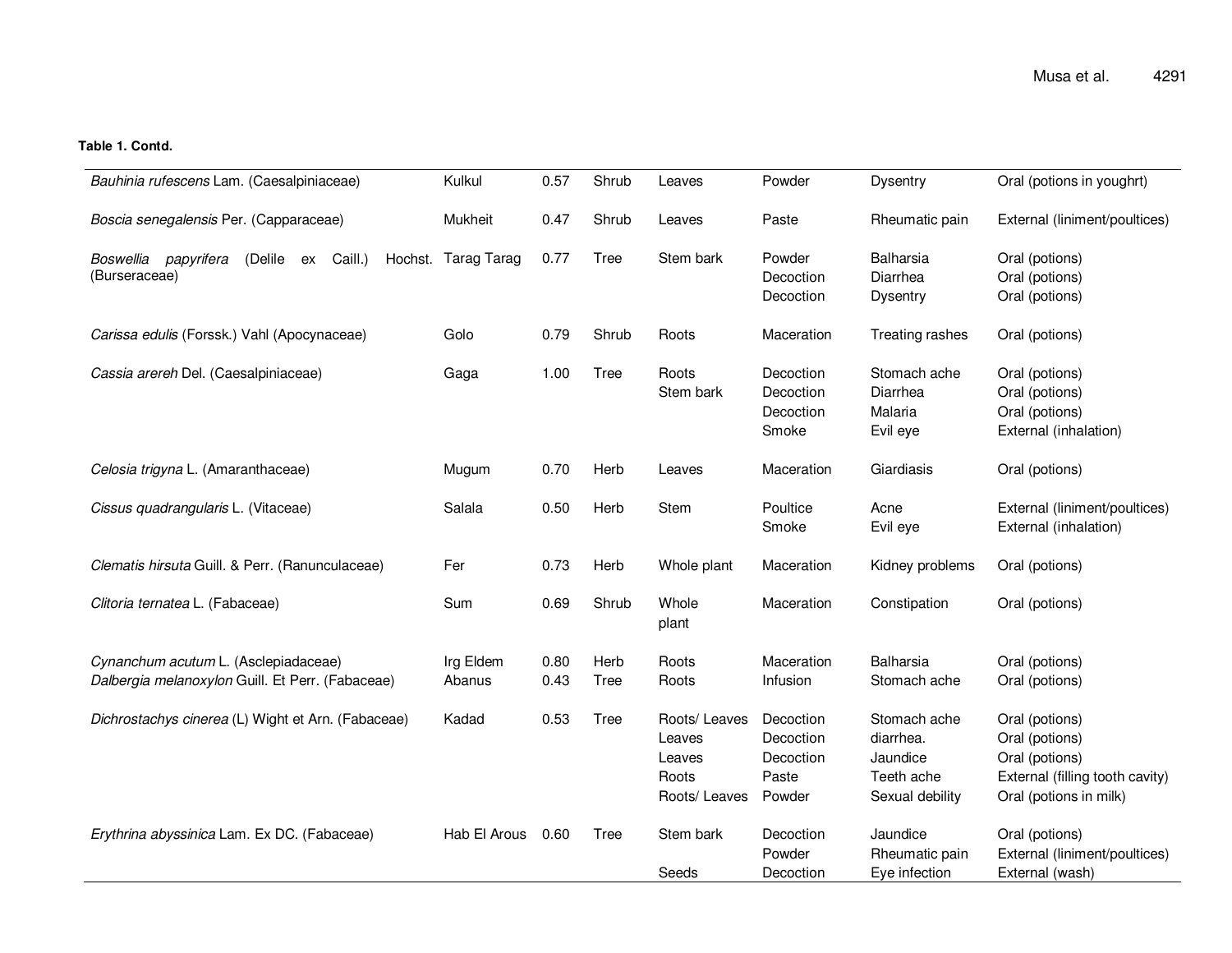# **Table 1. Contd.**

| Ficus sycamorus L. (Moraceae)                                                                                                                                                         | Gumez                                                  | 0.57                         | Tree                         | Stem bark<br>Fruits                             | Powder<br>Powder                                       | Stomach ache<br>Treating rashes                               | Oral (potions)<br>External (liniment/poultices)                                                                      |
|---------------------------------------------------------------------------------------------------------------------------------------------------------------------------------------|--------------------------------------------------------|------------------------------|------------------------------|-------------------------------------------------|--------------------------------------------------------|---------------------------------------------------------------|----------------------------------------------------------------------------------------------------------------------|
| Ficus ingens (Miquel) Miquel (Moraceae)<br>Grewia villosa Willd. (Tiliaceae)<br>Gyrocarpus jacquinii Gaertn. (Hernandiaceae)                                                          | Gumez<br>Altiko<br>Um Sabeba                           | 0.30<br>0.91<br>0.77         | Tree<br>Shrub<br>Tree        | Stem bark<br>Roots<br>Stem bark                 | Decoction<br>Maceration<br>Decoction                   | <b>Dysentry</b><br>Cancer<br>Constipation                     | Oral (potions)<br>Oral (potions)<br>Oral (potions)                                                                   |
| Hydnora johannis Becc. (Hydnoraceae)                                                                                                                                                  | Tartous                                                | 0.77                         | Parasite                     | Roots                                           | Maceration<br>Maceration<br>Maceration<br>Powder       | Cholera<br>Diarrhea<br><b>Dysentry</b><br>Evil eye            | Oral (potions)<br>Oral (potions)<br>Oral (potions)<br>External (inhalation)                                          |
| Jatropha curcas L. (Euphorbiaceae)                                                                                                                                                    | Habat El Muluk                                         | 0.53                         | Herb                         | Leaves                                          | Decoction<br>Decoction<br>Decoction<br>Decoction       | Giardea<br>Jaundice<br>Malaria<br>Fever                       | Oral (potions)<br>Oral (potions)<br>Oral (potions)<br>Oral (potions)                                                 |
| Khaya senegalensis (Desr.) A. Juss (Meiaceae)                                                                                                                                         | Mahogany                                               | 0.77                         | Tree                         | Stem bark                                       | Decoction<br>Maceration                                | Malaria<br><b>Diabetes</b>                                    | Oral (potions)<br>Oral (potions)                                                                                     |
| Kigelia africana (Lam.) Benth. (Bignoniaceae)                                                                                                                                         | Um Shitour                                             | 0.67                         | Tree                         | Fruits                                          | Paste<br>Decoction<br>Decoction                        | Breast tumor<br>Hypertension<br><b>Diabetes</b>               | External (liniment/poultices)<br>Oral (potions)<br>Oral (potions)                                                    |
| Lannea fruticosa Engl. (Anacardiaceae)                                                                                                                                                | Lieon                                                  | 0.73                         | Tree                         | Stem bark<br>Leaves                             | Decoction<br>Poultice                                  | <b>Dysentry</b><br>Wounds                                     | Oral (potions)<br>External (liniment/poultices)                                                                      |
| Maerua angolensis DC. (Capparaceae)<br>Momordica balsamina L. (Cucurbitaceae)<br>Ozoroa insignis Delile (Anacardiaceae)<br>Piliostigma reticulatum (DC.) Hochst.<br>(Caesalpiniaceae) | Shager Elzaraf<br>Abu Elefain<br>Tugul<br>Abu Khameira | 0.33<br>0.84<br>0.33<br>0.53 | Tree<br>Herb<br>Tree<br>Tree | Leaves<br>Whole plant<br>Stem bark<br>Stem bark | Paste<br>Maceration<br>Decoction<br>Decoction<br>Paste | Breast tumor<br>Worms expulsion<br>Stomach ache<br>Snake bite | External (liniment/poultices)<br>Oral (potions)<br>Oral (potions)<br>Oral (potions)<br>External (liniment/poultices) |
| Plumbago zeylanica L. (Plumbaginaceae)                                                                                                                                                | Sum Yanek                                              | 0.53                         | Herb                         | <b>Whole Plant</b>                              | Maceration                                             | Epilepsy                                                      | Oral (potions)                                                                                                       |
| Sclerocarya birrea ssp. Caffra (Sond.) J.O.<br>Kokwaro. (Anacardiaceae)                                                                                                               | Humeid                                                 | 0.67                         | Tree                         | Stem bark                                       | Powder<br>Powder                                       | Diarrhea<br><b>Dysentry</b>                                   | Oral (potions)<br>Oral (potions)                                                                                     |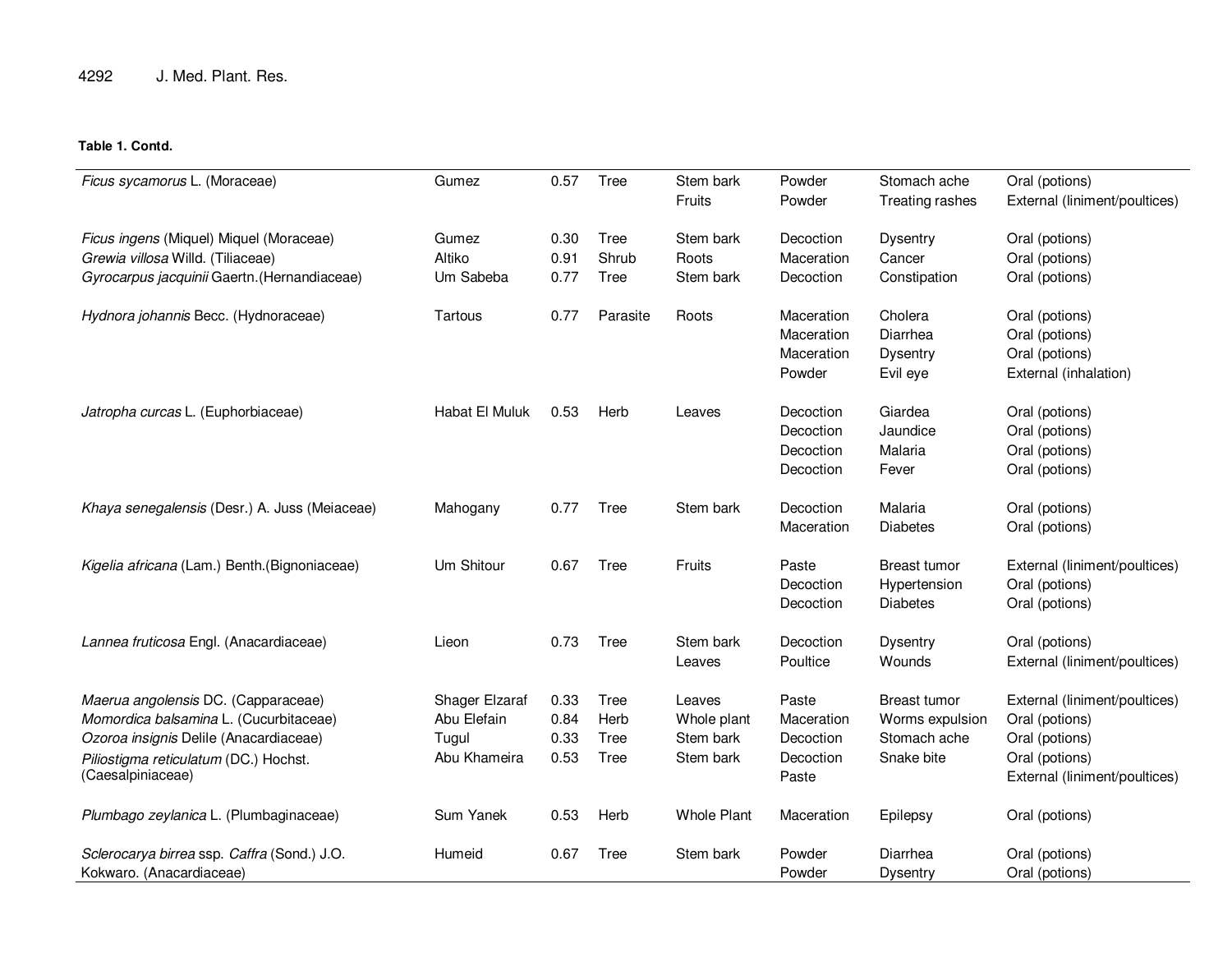## **Table 1. Contd.**

| Securidaca longepedunculata Fres. (Polygalaceae)                                          | Alali                            | 0.67         | Tree         | Leaves<br>Roots     | Powder<br>Smoke                                          | Treating rashes<br>Evil eye                                               | External (liniment/poultices)<br>External (inhalation)                                                 |
|-------------------------------------------------------------------------------------------|----------------------------------|--------------|--------------|---------------------|----------------------------------------------------------|---------------------------------------------------------------------------|--------------------------------------------------------------------------------------------------------|
|                                                                                           |                                  |              |              | Roots               | Powder                                                   | Treating rashes                                                           | External (liniment/poultices)                                                                          |
| Senna obtusifolia (L.) H. S. Irwin and Barneby<br>(Caesalpiniaceae)                       | Kawal                            | 0.67         | Herb         | Leaves              | Decoction                                                | Jaundice                                                                  | Oral (potions)                                                                                         |
| Senna occidentalis (L.) Link (Caesalpiniaceae)                                            | Soreib                           | 0.13         | Herb         | Seeds               | Powder                                                   | Jaundice                                                                  | Oral (potions)                                                                                         |
| Senna singueana (Delile) Lock (Caesalpiniaceae)                                           | Saba                             | 0.10         | Shrub        | Roots               | Decoction                                                | Constipation                                                              | Oral (potions)                                                                                         |
| Sterculia setigera Delile (Sterculiaceae)                                                 | Tartar                           | 0.90         | Tree         | Gum<br>Stem bark    | Powder<br>Decoction<br>Decoction<br>Powder               | Teeth ache<br>Hypertension<br>Haemorrage<br>Headache                      | External (filling tooth cavity)<br>Oral (potions)<br>Oral (potions)<br>External (rubb with sesame oil) |
|                                                                                           |                                  |              |              | Stem bark           | Decoction                                                | Balharsia                                                                 | Oral (potions)                                                                                         |
| Stereospermum kunthianum Cham. (Bignoniaceae)<br>Strychnos innocua Del. (Loganiaceae)     | Khash Khash Abiad<br>Um Bikheisa | 0.43<br>0.13 | Tree<br>Tree | Stem bark<br>Roots  | Powder<br>Decoction                                      | Syphilis<br>Sexual debility                                               | Oral (potions)<br>Oral (potions)                                                                       |
| Tamarindus indica L. (Fabaceae)                                                           | Aradeib                          | 1.07         | Tree         | Fruits<br>Stem bark | Infusion<br>Infusion<br>Infusion<br>Powder               | Malaria<br>Fever<br>Stomach ache<br>Wounds                                | Oral (potions)<br>Oral (potions)<br>Oral (potions)<br>External (sprinkle)                              |
| Tephrosia uniflora Pers. (Fabaceae)                                                       | Irg Altais                       | 0.52         | Herb         | Roots               | Maceration                                               | Diarrhea                                                                  | Oral (potions)                                                                                         |
| Terminalia laxiflora Engl. & Diels (Combretaceae)                                         | Darout                           | 0.47         | <b>Tree</b>  | Stem bark           | Maceration<br>Decoction                                  | Cough<br>Tonic                                                            | Oral (potions)<br>Oral (potions)                                                                       |
| Vangueria madagascariensis J. F. Gmel. (Rubiaceae)<br>Waltheria indica L. (Sterculiaceae) | Sum Alouyoun<br>Irg Elmahal      | 0.57<br>0.66 | Tree<br>Herb | Roots<br>Roots      | Maceration<br>Powder                                     | <b>Diabetes</b><br>Wounds                                                 | Oral (potions)<br>External (sprinkle)                                                                  |
| Ximenia americana L. (Olacaceae)                                                          | Um Medika                        | 0.53         | Tree         | Leaves<br>Roots     | Decoction<br>Paste                                       | Measles<br>Teeth ache                                                     | Oral (potions)<br>External (filling tooth cavity)                                                      |
| Ziziphus spina-christi (L.) Desf. (Rhamnaceae)                                            | Nabag                            | 1.00         | Tree         | Roots               | Infusion<br>Infusion<br>Infusion<br>Infusion<br>Infusion | Stomach ache<br>Urine retension<br>Diarrhea<br><b>Dysentry</b><br>Malaria | Oral (potions)<br>Oral (potions)<br>Oral (potions)<br>Oral (potions)<br>Oral (potions)                 |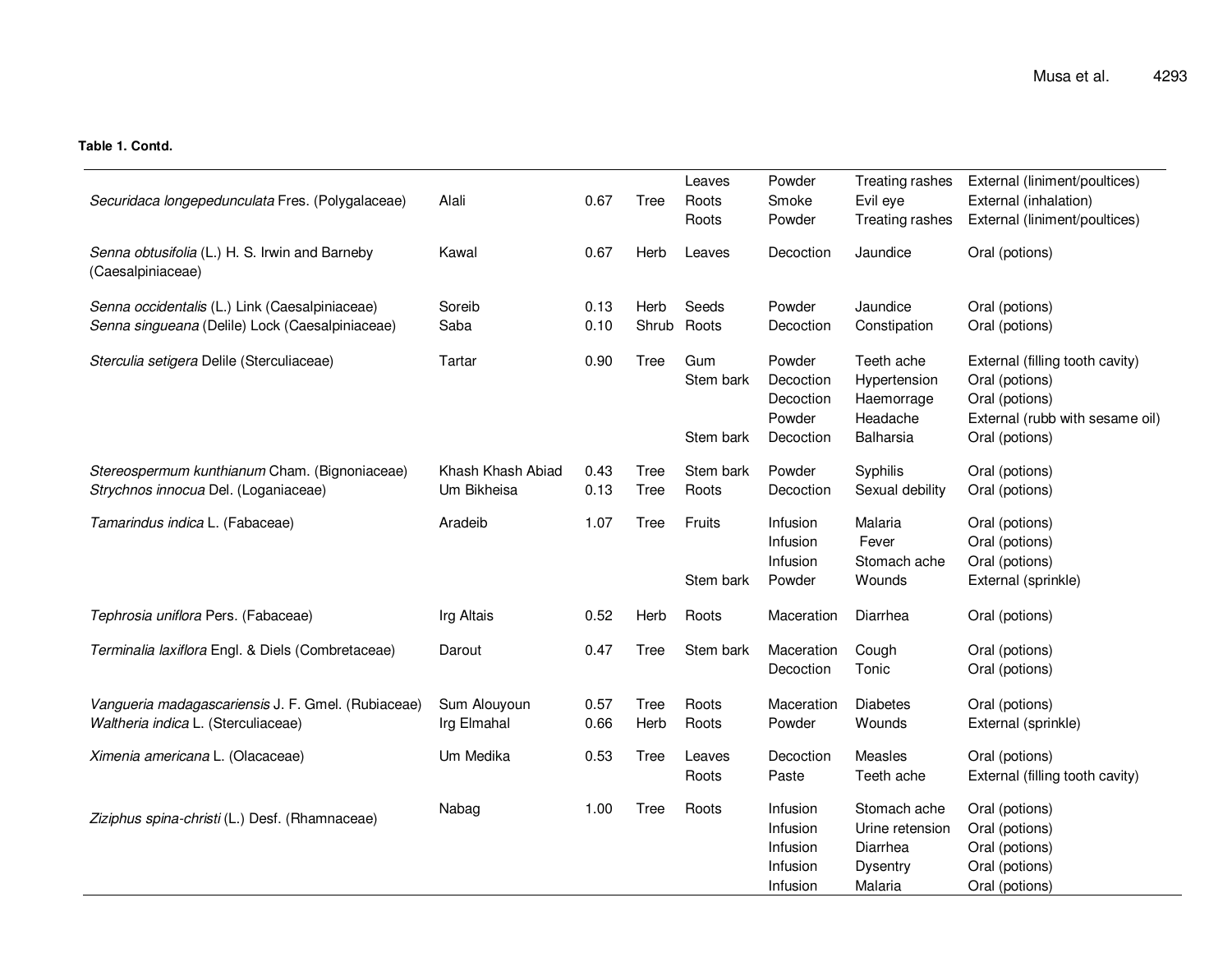| Symptom and ailment categories         | <b>ICF</b> | <b>Preferred species</b>       | <b>Application</b>       | FL (%) |
|----------------------------------------|------------|--------------------------------|--------------------------|--------|
| Evil eye                               | 0.91       | Securidaca longepedunculata    | Evil eye                 | 57.1   |
| Respiratory system                     | 0.89       | Acacia nilotica                | Treating cough           | 83.1   |
| Endocrinological system (diabetes)     | 0.88       | Balanites aegyptiaca           | Antdiabetic              | 54.3   |
| <b>Abnormalities</b>                   | 0.86       | Grewia villosa                 | Cancer                   | 100    |
|                                        |            | Maerua angolensis              | Treating breast edema    | 60.0   |
| Blood system disorders                 | 0.86       | Sterculia setigera             | Hypertension             | 72.7   |
| Injuries                               | 0.86       | Tamarindus indica              | Treating wounds          | 85.0   |
| Pain                                   | 0.86       | Acacia oerfota                 | Treating teethache       | 90.1   |
|                                        |            | Acacia oerfota                 | Treating headache        | 67.8   |
| Digestive system                       | 0.84       | Senna singueana                | Constipation             | 88.4   |
|                                        |            | Sclerocarya birrea ssp. caffra | Treating diarrhea        | 66.7   |
|                                        |            | Hydnora johannis               | Treating diarrhea        | 57.9   |
|                                        |            | Cassia arereh                  | Treating stomachache     | 75.0   |
|                                        |            | Ziziphus spina-christi         | Treating stomachache     | 74.6   |
| Snake bites                            | 0.83       | Piliostigma reticulatum        | Snake bite               | 60.0   |
| Infections/infestations                | 0.76       | Hydnora johannis               | Treating cholera         | 100    |
|                                        |            | Azadirachta indica             | Treating malaria & fever | 90.0   |
| Skin and subcutaneous tissues diseases | 0.67       | Carissa edulis                 | Treating rashes          | 25.0   |
| Genitourinary system disorders         | 0.58       | Acacia senegal                 | Treating kidney problems | 100    |
|                                        |            | Ziziphus spina-christi         | Urine retension          | 100    |
|                                        |            | Strychnos innocua              | Sexual debility          | 100    |
| Muscolo-skeletical system              | 0.25       | Acacia oerfota                 | Treating rheumatism      | 46.7   |
| Nervous system                         | 0.00       |                                |                          |        |
| Nutritional disorders                  | 0.00       |                                |                          |        |

**Table 2.** Informant consensus factor (ICF) and fidelity level (FL) for ethnobotanical information given by the 31 informants.

**Table 3.** Habitat and proportion of cultivated and wild medicinal plants in the study area.

| <b>Plant habit</b> | Number and % of species | Wild | <b>Cultivated</b> |
|--------------------|-------------------------|------|-------------------|
| Tree               | 32(60)                  | 32   | 12                |
| Shrub              | 7(13)                   |      |                   |
| Herb               | 13 (25)                 | 13   |                   |
| Parasite           | (2)                     |      |                   |

0.88) are, however, for evil eye, respiratory system disorders and endocrinological system (diabetes), respectively (Table 2).

The category of plants used for treatment of nervous system and nutritional disorders has the lowest degree of consensus (ICF =  $0$ ); only One informant mentioned ailments in this category. Species with high use value appear to simultaneously be the preferred species in at least one use category (Tables 1 and 2). Still, some plants that are not widely used and did not show high use value are used for very specific therapeutic purposes, and we therefore found high FLs for these plants; e.g., Grewia villosa, Acacia senegal, Ziziphus spina-christi and Strychnos innocua all had FLs of 100% (Table 2). This finding suggested that there is a well-defined selection criterion for these use categories (Gazzaneo et al., 2005).

 Because use values are dynamic and change through time, they may have decreased for some plants because of generational changes in pre-ferences or transformation of actual use patterns (Camou-Guerrero et al., 2008). Plants with low use values and/or FLs are not necessarily unimportant, but having low use values indicates that traditional knowledge about them is at risk of not being transmitted and that it may be gradually disappearing (Chaudhary et al., 2006).

 Additionally, the low use value of some plant species could be related to their scarcity (Benz et al., 1994).

# **Habitat of the plants**

Analysis of data based on their habitat showed that trees accounted highest proportion (60%) followed by herbs (25%), shrubs (13%) and parasites (2%). All medicinal plants are collected from the wild and only 26% of them are also cultivated in homegardens (Table 3). The cultivated plants are; Acacia nilotica, Acacia senegal, Acacia seyal, Adansonia digitata, Azadirachta indica, Balanites aegyptiaca, Bauhinia rufescens, Boswellia papyrifera, Ficus sycamorus, Jatropha curcas, Kigelia africana, Senna occidentalis, Tamarindus indica and Ziziphus spina-christi. There are traditional healers who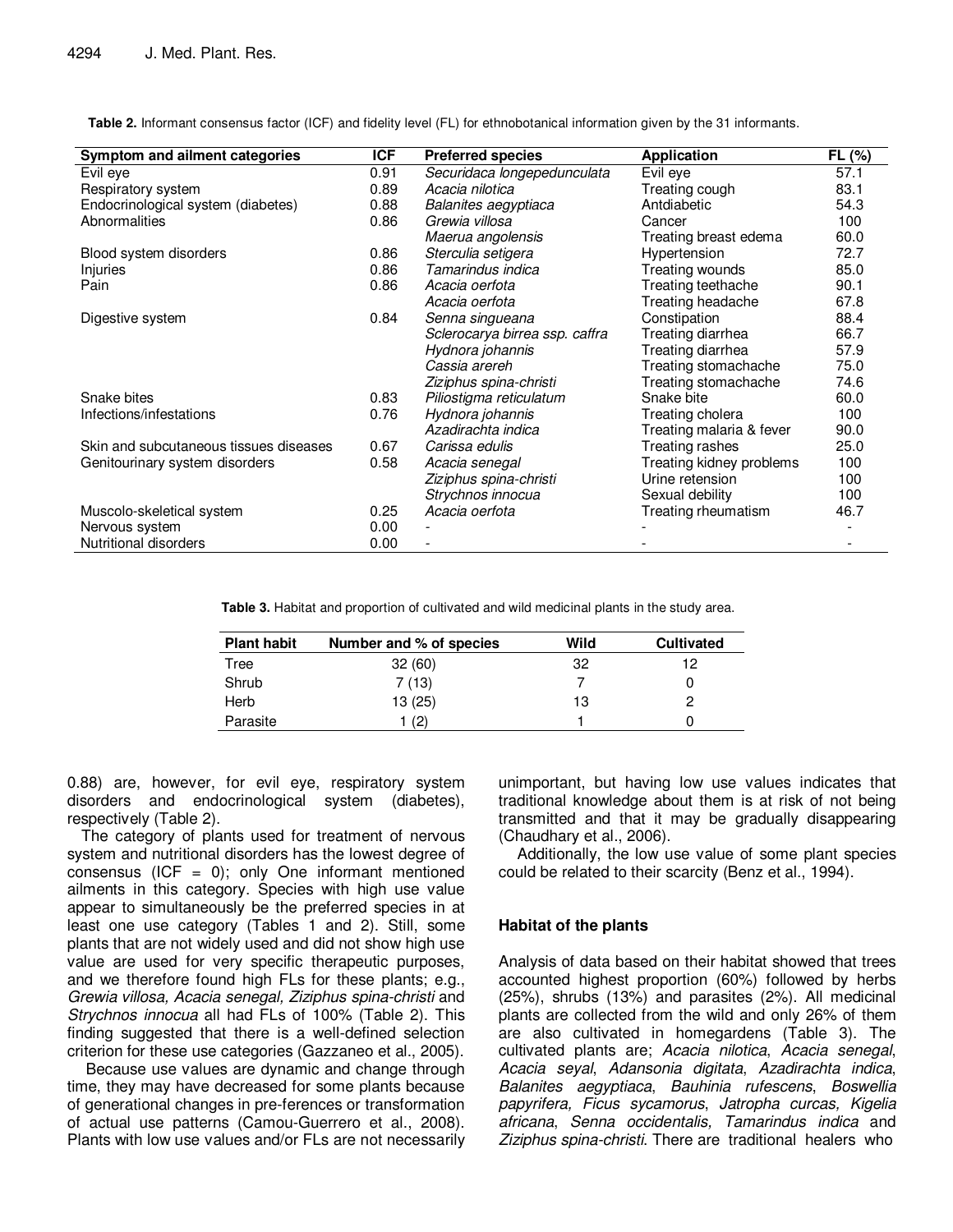

**Figure 2.** Parts of medicinal plants used in different preparations in the study area.



**Figure 3.** Mode of preparations of medicinal plants in the study area. Percentages were calculated as the ratio between the number of formulations in which a certain mode of application is used and the total number of formulations recorded.

believe that plants grown under agricultural conditions will not have the same medicinal properties as those harvested from the wild. Cultivated material is believed to lack the "power" of wild medicinal plants. This idea is shared by different healers in different African countries (Cunningham, 1993). However, the endangered plants reported by the traditional healers are; Cassia arereh, Erythrina abyssinica and Dalbergia melanoxylon.

### **Plant part used, method of preparation, and route of administration**

Roots contribute about 32% of plant part used and followed by stem (30%) leaves (16%), fruits/seeds (13%), whole plant (6%) and gum (3%) (Figure 2). There are instances where different parts of the same plant being used for different purposes. There are also cases where more than one plant is used to treat a particular ailment. Some traditional healers for example, treated malaria with a combination of fruits of Adansonia digitata,

Tamarindus indica and flower (calyx) of Hibiscus sabdariffa, or with a combination of fruits of Acacia nilotica and flower (calyx) of Hibiscus sabdariffa. Diabetes is treated by some healers with a combination of stem bark of Swietenia mahagoni with fruits of Tamarindus indica and roots of Ziziphus spina-christi.

According to the survey, the traditional healers administer their remedies in various forms. A majority of remedies are administered orally (75%) by consumption as potions, prepared in form of decoction (55%) or maceration (27%) or infusion (18%) from dried or freshly collected plant parts and some are used externally (25%) as liniment and poultices (6%) or paste (20%) or smoke (17%) or wash (decoction) (2%) or powder (54%) according to the disease and preparation method (Fig 3). Water served mainly as solvents and to improve the acceptability of certain oral remedies, yoghurt and milk are frequently used. The remedies prepared from Senna occidentalis seeds, and Bauhinia rufescens leaves for instance, are mixed with yoghurt so that the preparation can be swallowed without much difficulty. For most of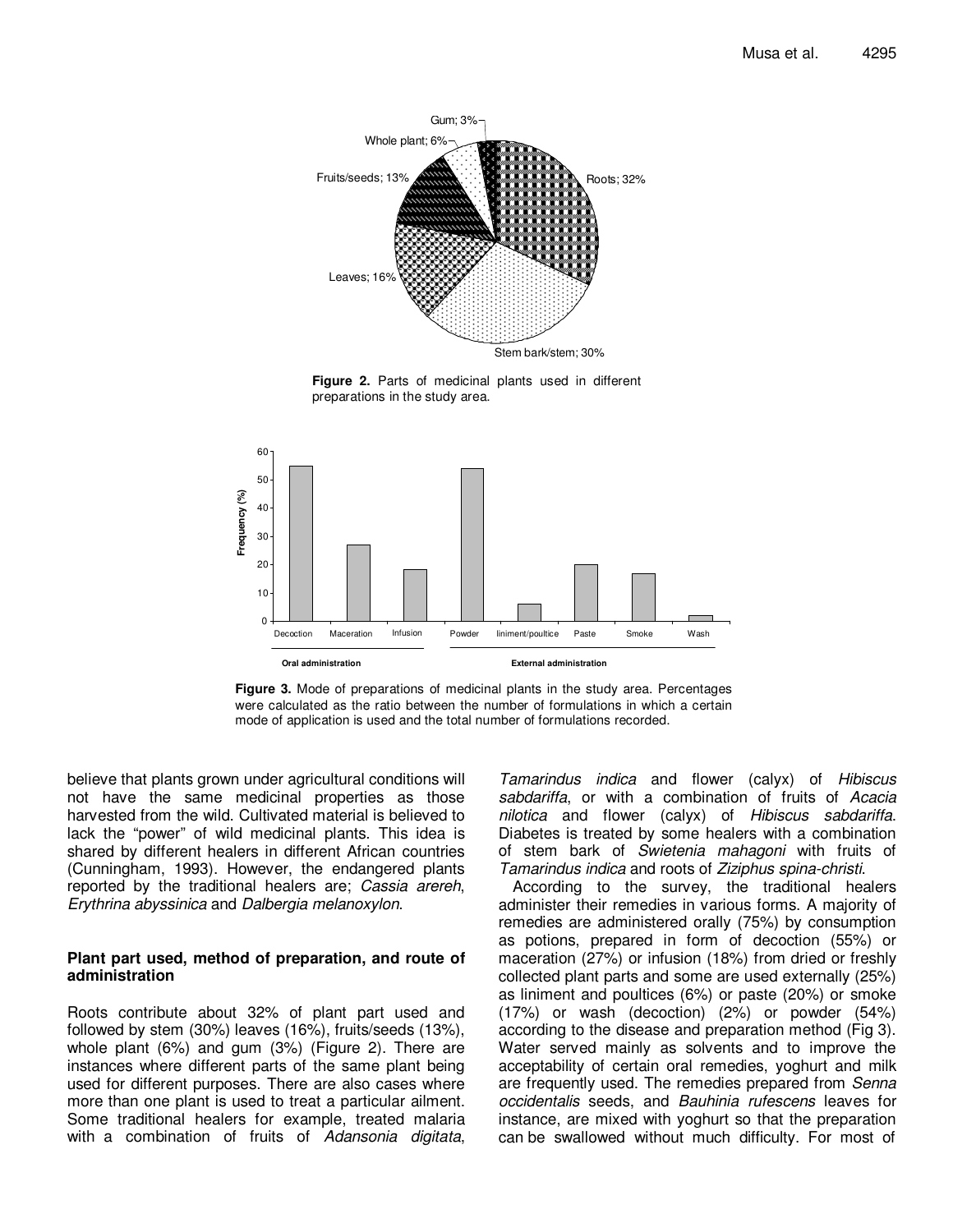

**Figure 4.** Age-group distribution of the traditional healers interviewed.

remedies, the dose given to the patient depends on age, physical and health conditions. Moreover, the traditional healers interviewed reported that for the remedy to have efficacy, certain rules have to be observed, such as the time for collecting the plant, the order in which different plants are added during the concoction, and the time of day at which preparations are made. During the survey, all traditional healers interviewed (Figure 4) emphasised the concept that a spiritual component is also involved in the use of plants for the treatment of particular symptoms, saying that it is the power, the "spirit" of the plant that is believed to have the therapeutic effect. This represents a common trait of traditional health practices (Herrick, 1995).

# **Medicinal plants and the associated knowledge**

Analysis of the result on ages of informants reveals out there is a wide gap between generations (Figure 3). The majorities of the informants are elders and said that they had learned about medicinal plants during their childhoods and the knowledge had been orally passed down from family members, particularly grandparents and parents. Most of the adults reported that they learned about medicinal plants when trailing with their parents or grandparents to gather remedies in the forest when they were young. The lack of systematic documentation for medicinal plant knowledge may contribute to the loss of medicinal plant knowledge, particularly for plants that are neglected or non-preferred. This situation appears to occur in many parts of the world (Fekadu, 2001, Bussmann and Sharon, 2006).

# **Conclusion**

This study confirms that wild plants are still a major

source of medicine for the local people living in the Blue Nile State of the Sudan. Modern health care services in this area are not adequate, and most people have limited economic means to buy Western medicine from the market. Thus, traditional medicine remains the most popular medicine in solving health problems. As traditional medical knowledge is orally passed down via lifestyle, it is important to exhaustively document and publicize medicinal plant knowledge within the young generation to raise awareness of and appreciation for their traditional values and for the conservation and sustainable use of the plants as well as to keep the traditional medical knowledge left in their community alive.

The ongoing mass destruction of wild vegetation for different purposes may hasten the disappearance of medicinal plants. This in turn may become a threat for the traditional knowledge on medicinal plants and discourage the practice of traditional health care in the study area. It is very crucial that awareness creation be undertaken so that the community is actively involved in conservation and sustainable utilization of the traditional medicinal plants; as part of the entire plant biodiversity of the area.

# **ACKNOWLEDGEMENTS**

The authors are thankful to all traditional healers for sharing their knowledge of medicinal plants with us and support.

#### **REFRENCES**

- Andrews FW (1948). The Vegetation of the Sudan, in Tot till, J.D. (ed.). Agriculture in the Sudan, Oxford University Press.
- Andrews FW (1950). The Flowering plants of the Anglo. Egyption Sudan, Vol. 1, Buncle Co. Ltd. Arbroath, Scotland.
- Andrews FW (1952). The Flowering plants of the Anglo. Egyption Sudan. Vol. 2, Buncle Co. Ltd. Arbroath, Scotland.